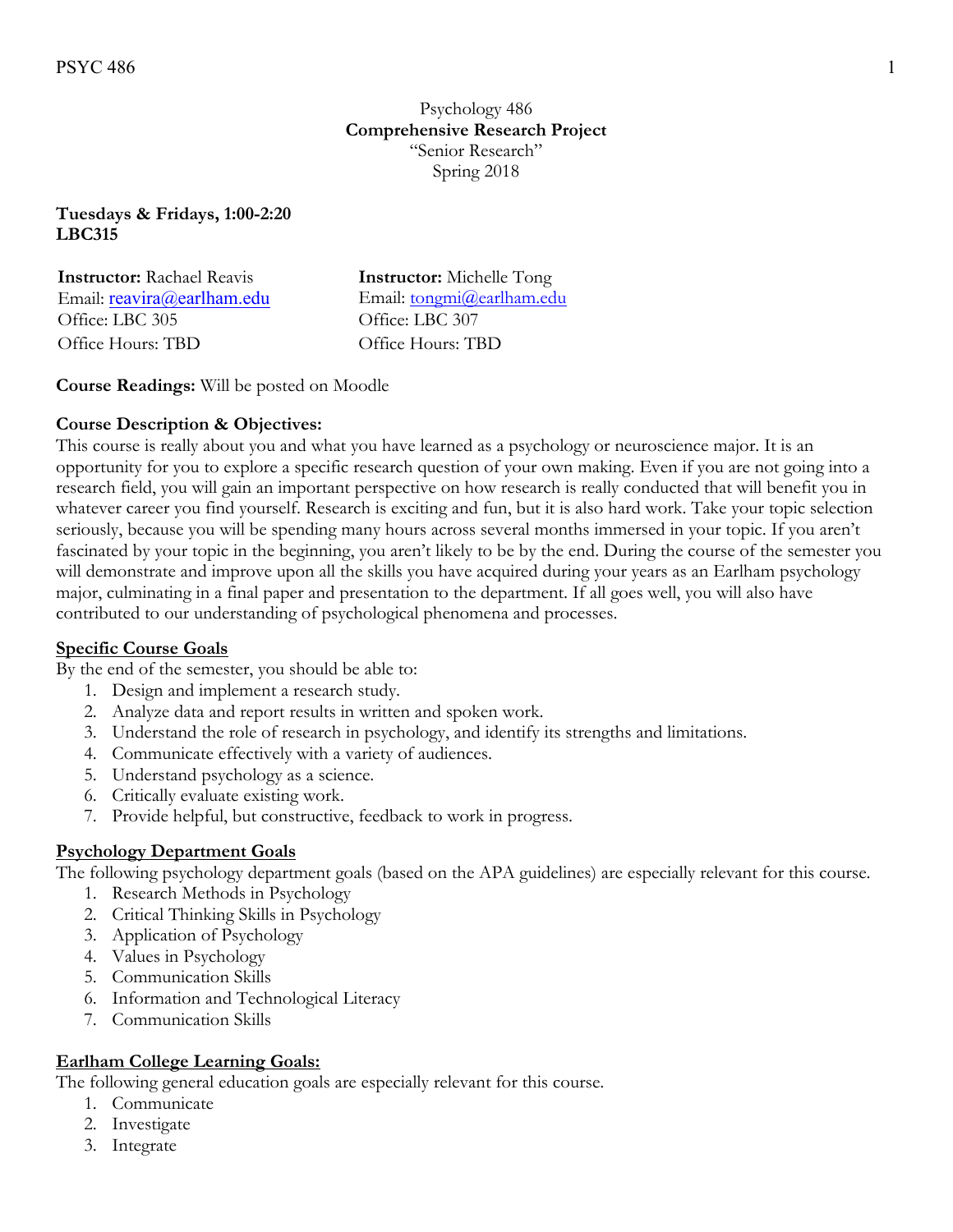### PSYC 486 2

4. Create

### **Course Credit Explanation**

Following the successful completion of PSYC 486, you will earn three course credits. The federal expectation of each credit hour is one hour of class per week, plus *a minimum* of two hours of work per week outside of class (http://www.ecfr.gov/cgi-bin/text-idx?rgn=div8&node=34:3.1.3.1.1.1.23.2). This means a minimum of nine hours of work devoted to a three-credit class each week. Many classes will require more work and preparation outside of class, and PSYC 486 is likely to be one of those. Anticipate spending an *average* of 10-15 hours per week devoted to your senior research project. (That means that some weeks you may spend even more than that on the project.)

### **Evaluation:**

Your final grade will be based largely on your final paper and presentation, but also on your ability to meet deadlines, your ability to respond appropriately to criticism, and your participation in the class, which will be taken very seriously.

**1) Attendance.** Attendance will be taken every day, and lateness will be noted. Some days will be designated as "independent work" days, but **you are still expected to come to class and check in**. Doing a full and well-executed research project in one semester is a significant task, and it is easy to fall behind and hard to catch up. Your attendance will count for **5% of your grade**. However, if you **miss more than four classes**, we will have a serious discussion about you withdrawing from the class. If you are hospitalized or have a death in your immediate family, we will work together to determine whether you can complete the course or should take an incomplete. Please note that **attendance is expected at all presentations**, even if you are not scheduled on that day.

# **2) Effort.**

- **Participation.** You will be part of working groups of 3-4 people. You will be brainstorming about ideas, helping others to refine their ideas, reading each other's drafts, providing constructive feedback, responding constructively to feedback, and other supportive endeavors. Your participation grade will be based on what we observe, a self-evaluation of your performance as a group member, and an evaluation from each of your group members about your contributions.
- **Drafts.** Research and dissemination (writing and presenting) require a lot of drafting. The first thought you think or the first draft you write will not be polished. This is true for novice and seasoned writers alike. Furthermore, draft deadlines help you stay on schedule. If you follow the deadlines in the syllabus, then you will be able to complete your project in time. If you don't, then you will run the risk of not completing your project and your grade will suffer. If you would like to turn in drafts more frequently than what is listed on the syllabus, please just let us know. Part of your grade will also be based on your ability to incorporate (or thoughtfully explain why you are not incorporating) both instructor feedback and the feedback of your working group. Failure to respond to or incorporate feedback will negatively affect your grade.
- **Effort** will account for **5% of your final grade**. There are two important aspects to notice. First of all, displaying very little effort during the semester can have a large impact on your grade (a full letter grade). However, the bulk of your final grade will be based on the final product of your paper and presentation. Simply stated, this is not an "*A* for effort" project, but a lot of effort is needed to do a good job.
- **3) Final Paper.** Your final paper will be graded for the design of your project, conceptual and theoretical soundness of your project, writing (including clarity and grammar), and APA style. Your paper grade will be based on instructor evaluation (**25% of your final grade**) and the evaluation of your second reader (**25% of your final grade**). To pass this portion of your comps, both your instructor and second reader need to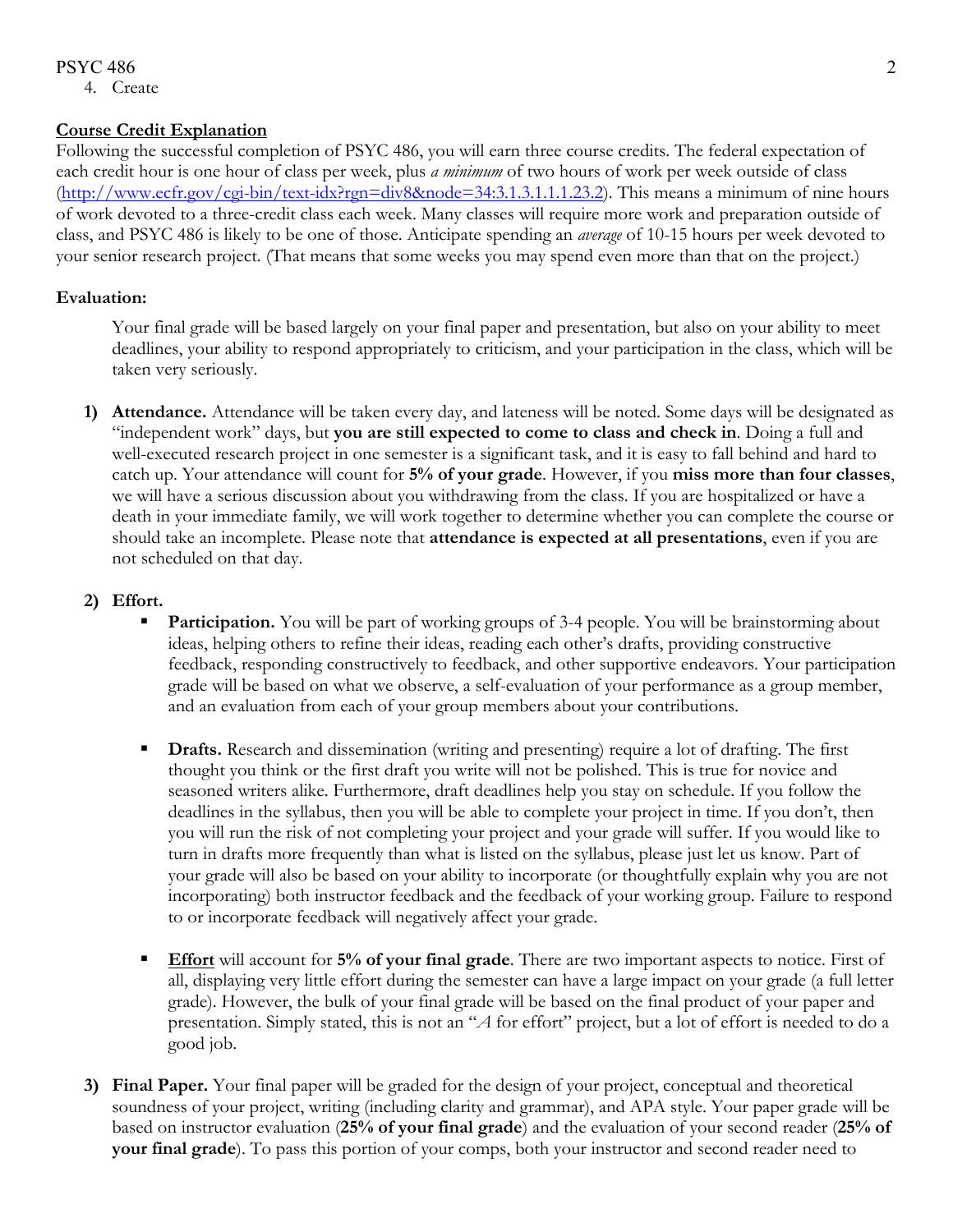# $PSYC 486$  3

judge your paper to be at least a C-. See below for the graduation requirement. Please note that excellent papers require many, many drafts. We will make suggestions for major problems we see in each draft. Don't be surprised, however, when the next draft also has many suggestions. Although it can be frustrating, this is the nature of the writing process. The more you let us see your work, and the more effort you put into making changes (or justifying why you do not agree with those changes), the better your paper will get. We encourage you to focus not on getting a particular grade, but on doing the best work that you can.

- **4) Final Presentation.** Your presentation grade will be based on the clarity of your message, the eloquence of your delivery, and the thoughtfulness of your responses to audience questions. Like your paper, presentations require many drafts and new comments and issues will be identified in each draft. Your presentation grade will be based on instructor assessment (**20% of your final grade**), which will be influenced by your incorporation of suggestions from your instructors and your classmates. The psychology and neuroscience professors present at your talk will also assess your performance. Their assessments will be averaged and that average will account for **20% of your final grade**.
- **5) Final Grade & Graduation Requirement.** There are two key components to successfully completing this portion of your comprehensive exam in psychology or neuroscience: the final paper and the oral presentation. If you complete both components by the end of the semester and the paper is judged by both your first and second readers as at least a C-, you will have passed this portion of your comprehensive exam. As of April 1, the department must report to the Registrar whether there is a reasonable expectation that you will satisfactorily complete your paper and presentation, so they know whether to list you in the Commencement program as a May graduate. If we do not believe your progress justifies this report to the registrar, we will so inform you and the Registrar. You will have until the last day of final exams to satisfactorily complete both components. If you do not, then you will receive a D- and be a December graduate. You will have 30 days from the last day of finals to satisfactorily complete the course. If you do not, you will receive an F, have to re-register for Senior Research in the fall semester, and will be required to pay the enrollment cost for that course.

| Advisor's assessment of final paper: 25% of grade                   |                                         | A-: 90-92.9%; A: 93%-99.9%; A+: $100\%$ |
|---------------------------------------------------------------------|-----------------------------------------|-----------------------------------------|
| $2nd$ reader's assessment of the final paper: $\vert 25\%$ of grade |                                         | B-: 80-82.9%; B: 83-86.9%; B+: 87-89.9% |
| Advisor's assessment of final presentation: 20% of grade            |                                         | C-: 70-72.9%; C: 73-76.9%; C+: 77-79.9% |
| Average of other faculty assessment of final                        |                                         | D: $65-69.9\%$                          |
|                                                                     | presentation: $\frac{20\%}{6}$ of grade | $F: \ 65\%$                             |
|                                                                     | Attendance: 5% of grade                 |                                         |
| Effort/Deadlines: $\frac{1}{2}\%$ of grade                          |                                         |                                         |

#### **Grading:**

*We do not round grades. For example, 79.9999 is a C+, no exceptions. Please note the grading scale—it may be different from other classes you have had.* 

# **Office hour etiquette:**

If you have questions or concerns, we encourage you to use our posted office hours time to discuss these things! If you have class, lab, or athletic conflicts with my office hours, then you are welcomed to email me to schedule a meeting time. If you set up a meeting with us, please be courteous and arrive on time for your meeting. If you arrive late or do not come (without informing us well in advance), then this takes away from time we could be spending with other students. If you consistently cannot make it to your scheduled appointments, then we may have to limit our meetings to class time and via email.

# **Email Etiquette:**

You are encouraged to contact us via e-mail with any questions that you may have, but we ask that you make sure you have looked for the answer yourself first (on Moodle, in course documents) and that you correspond professionally.